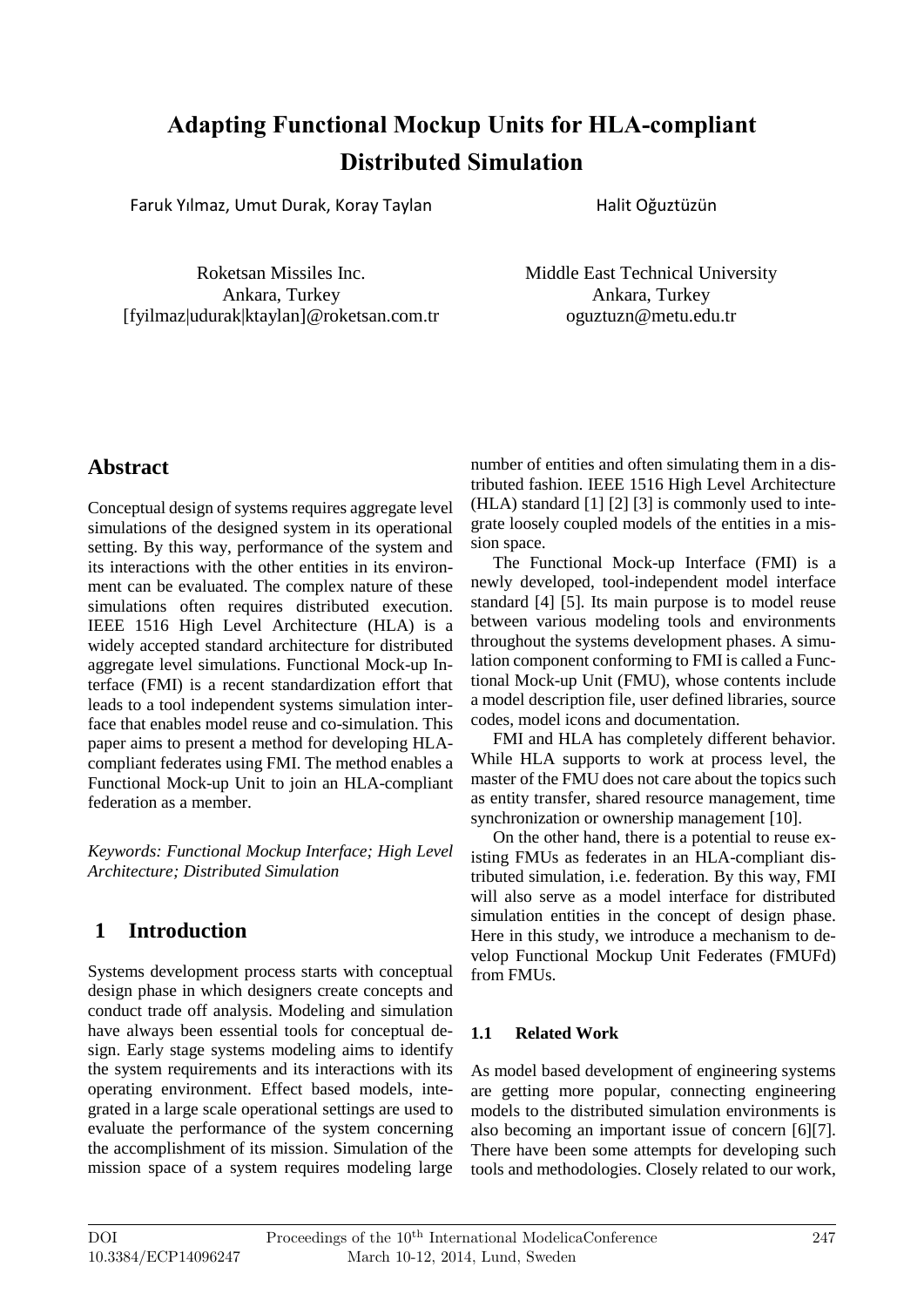there exist two particular efforts providing a mechanism for connecting models to HLA environments.

MatlabHLA-Toolbox [8] and HLA Blockset [9] are available toolboxes to provide HLA communication feature to the Matlab. With these toolboxes, modelers can create a federate, join a federation and start publishing and subscribing entities and events. However, these solutions can only work in Matlab environment.

In [10], authors introduce an approach to run FMI Co-Simulation environment over HLA. They employ HLA RTI as a master to synchronize the simulation that is composed entirely of FMUs. They define an Object Class derived from the interface specifications of all participating federates and let each federate out of an FMU publish or subscribe its required attributes. In contrast, our approach enables participation of FMUs in a federation with non-FMU members as well.

# **2 Functional Mockup Interface**

Functional Mockup Interface provides an interface specification for simulation components called Functional Mockup Units. FMI provides two standard interfaces, namely, FMI for Co-Simulation and FMI for Model Exchange [4] [5].

While FMI for Model Exchange specifies the interface for callers with explicit or implicit integrators, FMI for Co-Simulation specifies the interface for simulation runnables that possess solvers in them. As we can view HLA Federates as standalone simulation runnables, this effort is based on FMI-Co-Simulation interface for federate development. In this work, the first version of the standard is used as the baseline [5].

#### **2.1 FMI for Co-simulation**

As mentioned above, FMI for Co-Simulation is a standard interface for the model output containing its solver inside. Therefore, the user does not need to know which integration method is actually employed to solve the ordinary differential equations within the model.

For each of the FMU in a co-simulation environment, the communication capabilities are configured in a model specific XML file, namely *ModelDescription.xml* file. Communication with an FMU can only be realized in a discrete communication point, which is a sampling point or a synchronization point of the FMU [5].

#### 2.1.1 Computational Flow

As show in Figure 1, FMU co-simulation computational flow has three main states, namely Instantiation and Initialization, Running and Termination.

#### **Instantiation and Initialization**

A new FMU instance is created and initiated to be ready to run. Memory allocations and initial value setting for the FMU parameters are performed in this phase.

#### **Running**

In this phase, FMU model is executed via calling *doStep()* method. Intuitively, before running a step, FMU input parameters are set by calling *FMUSetXXX(…)* and after the completion of this step the model output parameter are read by the master via calling *fmiGetXXX(…)*.

#### **Termination**

The model component is unloaded and the memory is cleaned up in this phase.



Figure 1 – FMU Co-Simulation Model Computational Flow

# **3 High Level Architecture**

The High Level Architecture (HLA) is a common framework for distributed simulation systems. HLA promotes interoperability between heterogeneous simulations and supports the reuse of models in different contexts. HLA provides communicating data and synchronization actions between simulation members regardless of their computing platforms [1].

HLA combines simulations (federates) into a larger simulation (federation), where federates are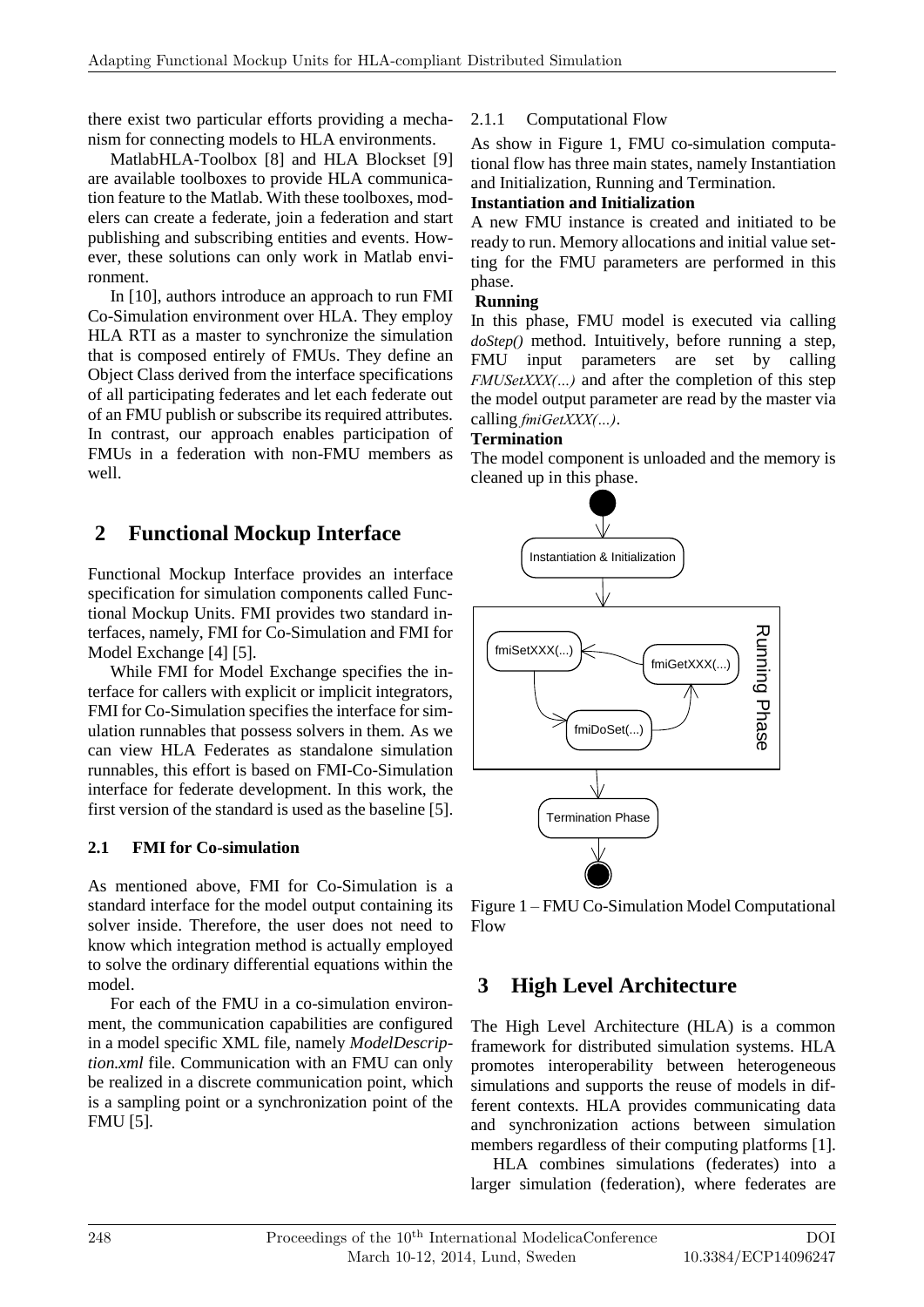components and federations are component based applications. The HLA requires runtime infrastructure (RTI) software to support the operation of a federation execution. RTI provides a set of services and by using these services a federate can interact with the federation at runtime. How a federate can utilize these services is defined by the Federate Interface Specification [2].

Federation Object Model (FOM) is the HLA Federation Object Model that describes all of the object classes and interactions, attributes of object classes and parameters of interactions for the federation. Also, FOM establishes the information model contract which governs the simulation. Simulation Object Model (SOM), on the other hand, is the HLA Simulation Object Model that describes the object classes and interactions, attributes of object classes and parameters of interactions information which are exposed or consumed by a federate [2] .

### **3.1 HLA Services**

HLA provides six groups of services to enable distributed simulation in an aggregate level [2]. Federation Management describes how to create, join, resign and manage federations, save and restore federation states. Declaration Management defines the publishing and subscribing to objects and attributes. Object Management service states how to register new instance of an object class or interaction, update the attributes, receive interactions, discover new instances and receive updates of attributes. Ownership Management defines acquisition of ownership of the registered objects. Time management describes how a federate can advance its logical time along with other federates and how to deliver the time-stamped events ensuring that a federate can never receive an event with a timestamp less than the federate's logical time. Data distribution management defines the production and consumption of data to bind the relevance of communication data among federates. As a result, RTI can recognize the irrelevant data and prevents its delivery to consumers.

### **3.2 HLA Object Model**

HLA provides object classes and interactions as the object models, which are used to publish/subscribe the data over distributed simulation environment. Providing the data exchange between federates is one of the responsibilities of the RTI.

An **object class** can be derived from another object class. *HLAobjectRoot* is the base class of the all object classes. Each object class can contain one or more at-

tributes. Derived classes also inherit base class attributes. Attributes are have data types. A federate will publish/subscribe only interested attributes of an object class; it does not have to deal with all the attributes in an object class.

An **interaction** can be derived from another interaction. *HLAinteractionRoot* is the base class of the all interactions. Each interaction contains one or many object parameters. Derived interactions takes base interaction parameters also. Parameters have data types. A federate should fill all the parameters of an interaction to publish it.

HLA provides six different **data types** where user can create variety of data structures by using those data types. The published/subscribed values are stored in these data structures. The details of data types are given below [3]:

- **Basic Datatype**: Basic data refers to a predefined set of data representations. Following data types should be defined by any OMT: *HLAinteger16BE, HLAinteger32BE, HLAinteger64BE, HLAfloat32BE, HLAfloat64BE, HLAoctetPairBE, HLAinteger16LE, HLAinteger32LE, HLAinteger64LE, HLAfloat32LE, HLAfloat64LE, HLAoctetPairLE, and HLAoctet*.
- **Simple Datatype**: The simple data type table refers to simple, scalar data items. Following data types should be defined by any OMT: *HLAASCIIchar*, *HLAunicodeChar*, and *HLAbyte*.
- **Enumerated Datatype**: The enumerated data type refers to data elements that can take on a finite discrete set of possible values. Following data type should be defined by any OMT: *HLAboolean*.
- **Array Datatype**: The array data type table refers to indexed homogenous collections of data types; these constructs are also known as arrays or sequences. Following data types should be defined by any OMT: *HLAASCIIstring*, *HLAunicodeString*, and *HLAopaqueData*.
- **Fixed Record Datatype**: The fixed record data type table refers to heterogeneous collections of types; these constructs are also known as records or structures. This allows users to build structures of data according to the needs of their federate or federation.
- **Variant Record Datatype:** The variant record data type table refers to discriminated unions of types; these constructs are also known as variant or choice records.

#### **3.3 HLA Padding Rules**

HLA requires that certain types of data start at a particular kind of location. Therefore, usually there is a requirement for extra bytes, namely padding bytes,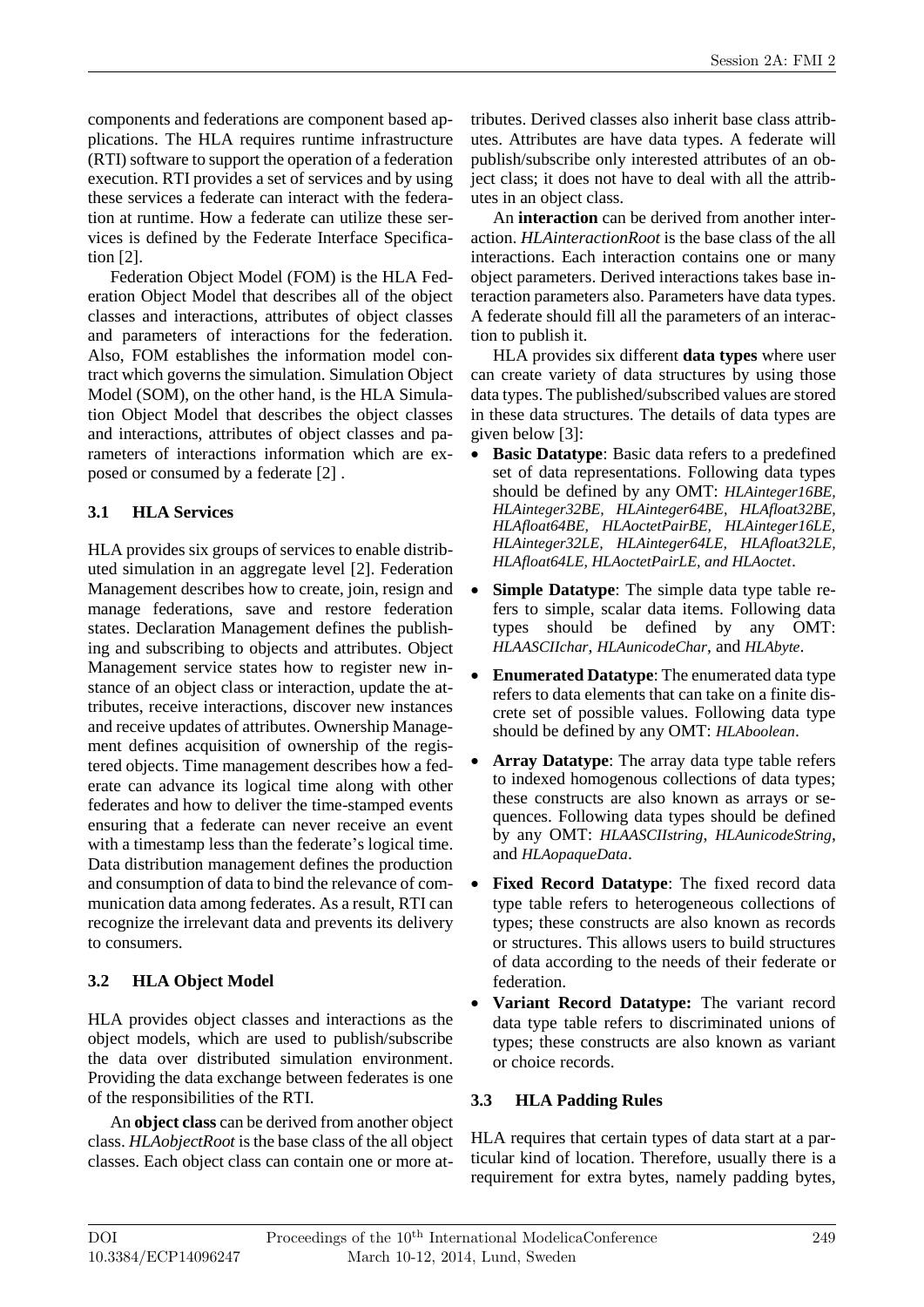between data fields in a structure. To illustrate, consider a structure where the first field is a byte and second field is a double. Double must start at a position which is a multiple of 8. Therefore, seven bytes of padding is needed between byte field and double field for a proper structure.

The padding rules are used to determine exact positions of the fields of a data type, which constructs the data structure of an attribute.

These rules for constructed data types (arrays, fixed records, and variant records) as described below [3]:

#### **Base Datatype**

Each base type has a boundary value as provided in table 1. During the calculation of padding, this table is used to calculate structure boundary value.

| raoic r Dasic Datarype Doundary values |                             |
|----------------------------------------|-----------------------------|
| Basic representation                   | <b>Octet Boundary Value</b> |
| HLAoctet                               | 1                           |
| <i>HLAoctetPairBE</i>                  | 2                           |
| HLAinteger16BE                         | $\overline{2}$              |
| HLAinteger32BE                         | 4                           |
| HLAinteger64BE                         | 8                           |
| HLAfloat32BE                           | 4                           |
| HLAfloat64BE                           | 8                           |
| <b>HLA</b> octetPairLE                 | 2                           |
| HLAinteger16LE                         | 2                           |
| HLAinteger32LE                         | 4                           |
| HLAinteger64LE                         | 8                           |
| HLAfloat32LE                           | 4                           |
| HLAfloat64LE                           | 8                           |

Table 1 – Basic Datatype Boundary Values

#### **Simple Datatype**

Same base data type padding rules also apply for simple datatype.

#### **Enumerated Datatype**

Same base data type padding rules also apply for enumerated datatype.

#### **Fixed Record Datatype**

The padding bytes are added to each field when necessary to ensure that the next field in the record is properly aligned. After a field the padding bytes can be calculated by using the following formula:

### $($  Offset<sub>i</sub> + Size<sub>i</sub> + P<sub>i</sub> $)$ mod V<sub>i+1</sub> = 0

where *Offset<sub>i</sub>* refers to the offset of the *i*'th field of the record as bytes,

 $Size<sub>i</sub>$  refers to the size of the *i*'th field of the record as bytes,

 $V_{i+1}$  is the octet boundary value of field  $(i + 1)$ th of the record.

### **Variant Record Datatype**

The *HLAvariantRecord* encoding shall consist of the discriminant followed by a field. This field is chosen by using the value of discriminant. The discriminant is placed at offset 0 of the record. The padding bytes  $P$  are calculated by using the following formula:

$$
(Size + P) mod V = 0
$$

where Size refers to the size of the discriminant as bytes, and  $V$  refers to the maximum of the octet boundary values of the alternatives.

### **HLA Array Datatype with Fixed Cardinality**

The padding bytes  $\overline{P_i}$  between *i*'th and  $(i+1)$ th elements can be calculated by using following formula:

$$
(Size_i + P_i) \, mod \, V = 0
$$

where  $Size_i$  is the size of the *i*'th element of the array in bytes,

 $V$  is the octet boundary value of the element type.

### **HLA Array Datatype with Variant Cardinality**

The first 4 bytes are used to present the number of the elements in the array. These 4 bytes are encoded as *HLAinteger32BE*. The padding bytes can be added between the inform element and the first element of the sequence. The padding bytes can be found by using following formula:

$$
(4+P) mod V = 0
$$

where  $V$  is the octet boundary value of the element type.

# **4 Functional Mockup Unit Federate Design**

The FMI for Co-Simulation standard does not provide a specification for connecting FMUs to an HLA federation, hence, FMI Co-Simulation does not have an interface ready to utilize HLA services. Moreover, there is no convenient way to convert FMU scalar variables to HLA object class attributes, because FMI Co-Simulation only supports the following primitive types: *real*, *integer*, *string, Boolean* and *Enumeration*. On the other hand, HLA attributes can represent any data type structure, from basic data types to the complex data type structures. Since FMI Co-Simulation scalar variables can only map to HLA basic data types, a simulation environment using complex data types cannot be directly supported by FMI Co-Simulation.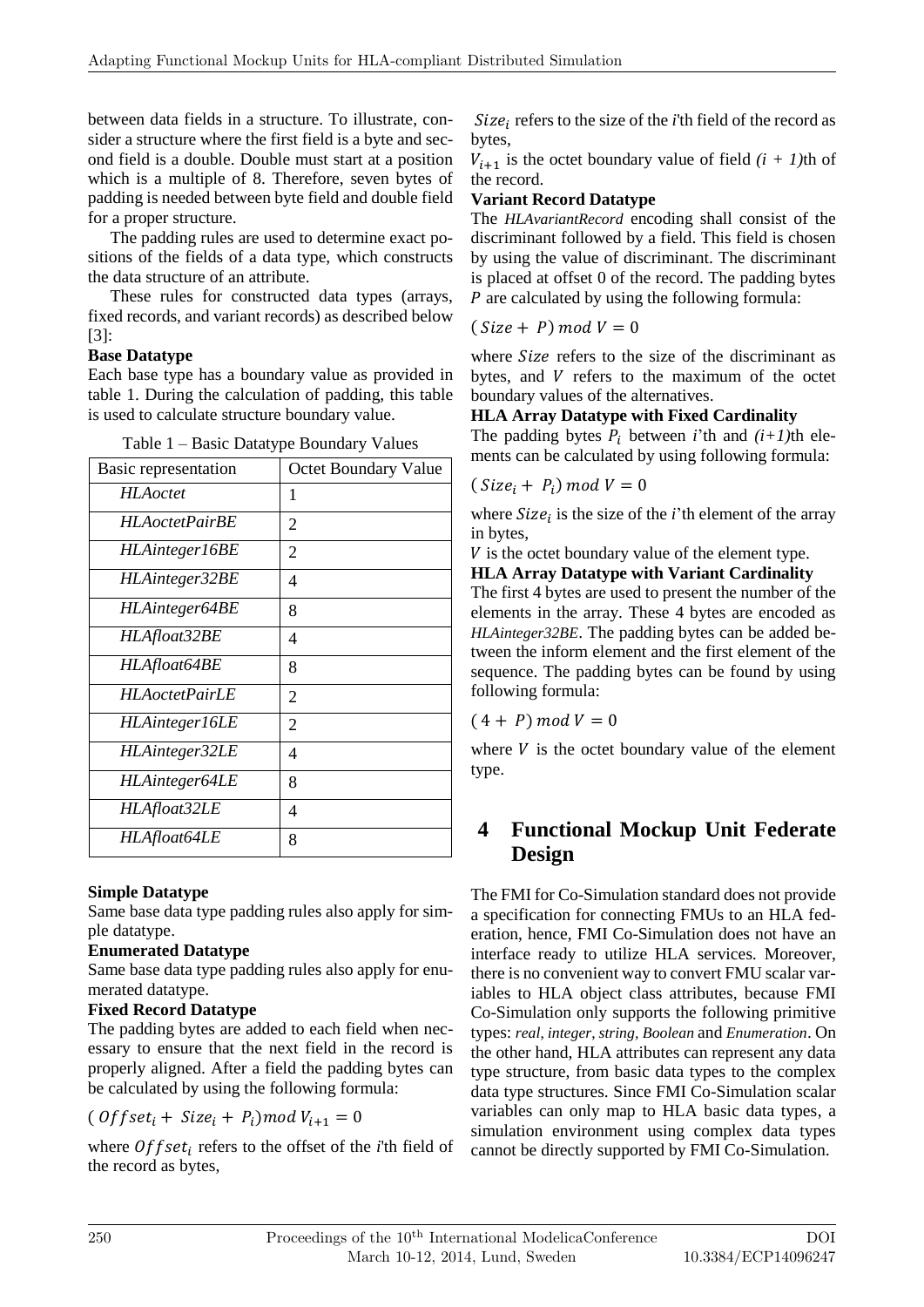

Figure 2 – Functional Mockup Unit Federate

Hence, there is a need for a wrapper that connects an FMU, in the context of FMI Co-Simulation, to the HLA distributed simulation environment. The work conducted handles the problem by designing a Functional Mockup Unit Federate (FMUFd). FMUFd has the following responsibilities:

- Instantiating, initializing, stepping and terminating of a FMU model.
- Providing the communication of distributed environment with services by using the HLA standard interface.
- Converting FMU model outputs to compatible HLA data types and sending them as HLA object updates.
- Receiving model inputs from HLA objects and converting them to compatible FMU types.

The top level structure of FMUFd that satisfies these requirements is depicted in Figure 2. The FMUFd is composed of the FMU model, FMI-HLA Map configurations and HLA connection configuration. FMI-HLA Map Configuration is used to inform FMUFd about HLA FMI relation. For each FMU, using this structure an FMUFd is needed to be configured. HLA connection configuration is related with the federation and FOM information of distributed simulation environment. By using these data, FMUFd runs with stepwise activities. As shown in Figure 3, these activities can be grouped into four main phases, namely, initialization, object discovery, stepping and termination.

In **initialization** phase, FMUFd loads and initializes the FMU and then connects the HLA federation as a federate with related HLA services and declare interested object classes for publishing and subscribing.

In **object reflection** phase, the subscribed object class instances are discovered and their values are reflected.

The **stepping** phase is the main phase of the simulation. In this phase, FMU input variables are reflected from related HLA objects, FMU runs one time step, and then, FMU output values are reflected to related HLA objects.

In **termination** phase, FMUFd terminates and unloads FMU, resigns from federation, frees allocated memory and finally stops.

The details of these steps with the process of connecting FMU to the HLA simulation environment will be described in the following sections. After that, the FMUFd capabilities in terms of the HLA services and FMUFd limitations will be mentioned briefly.

#### **4.1 Loading an FMU**

The loading of FMU takes two phases: In the first phase, the model description file is parsed, while the FMU is loaded and initialized in the second phase.

FMU Model description file provides the static information of all exposed variables and model related data. FMUFd uses model description file to identify scalar variables with data types and value reference, Globally Unique Identifier (GUID) and the model name. The scalar variables are used in data flow between FMUFd and FMU model. GUID is used for validating concrete coded FMU with model description file. Model name is used to load shared object and FMI functions. The dynamic link library has the same name as the model; shared object FMI functions should also take the model name as a prefix to their functions [5].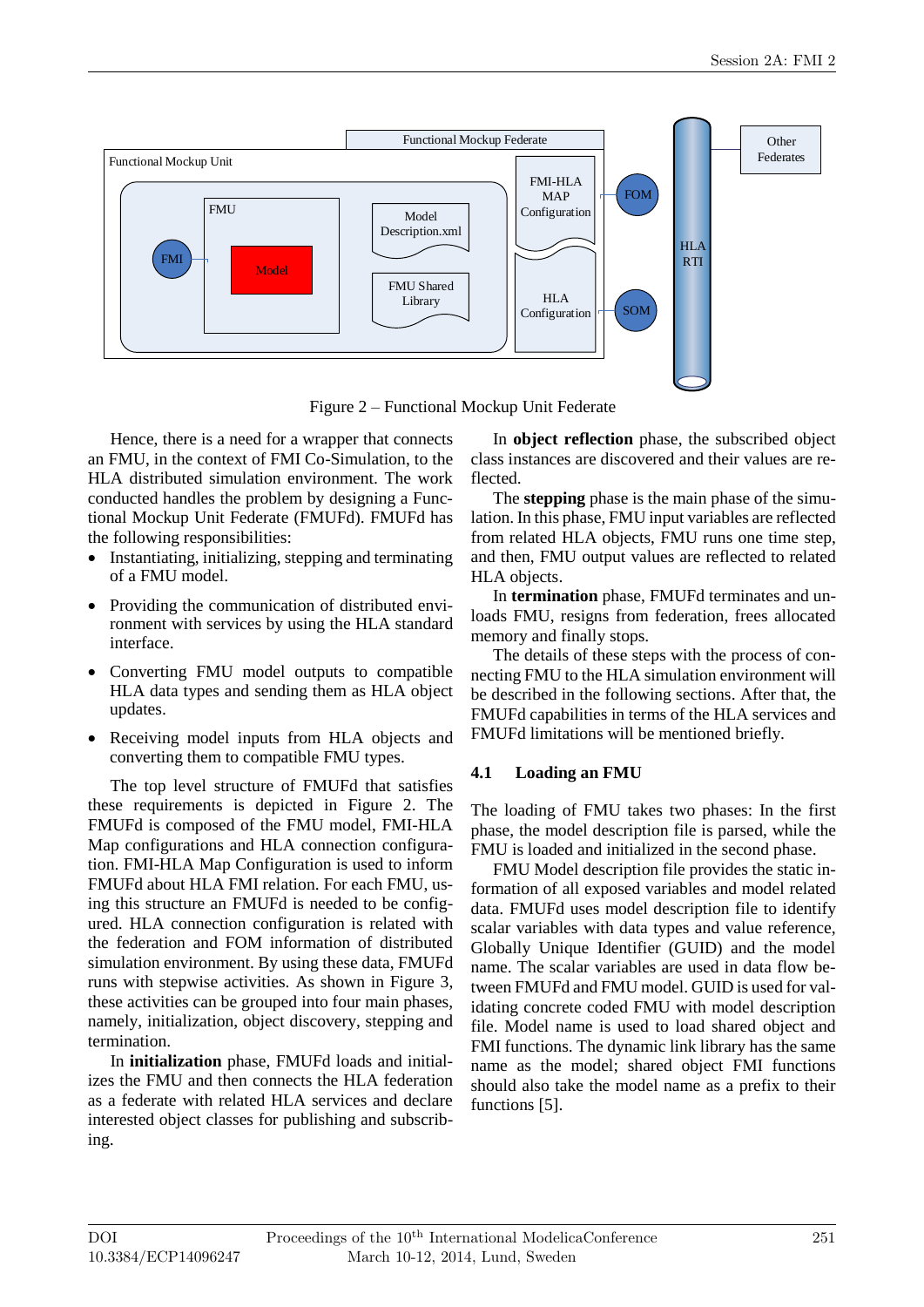

Figure 3– The FMUFd Activity Diagram

The FMU related operations are developed based on the FMU SDK [11]. By using these operations, FMUFd can load and use the FMU. The shared library, inside the FMU file should supply FMI Co-Simulation interface implementations. FMUFd loads

those implementations automatically and then instantiates the model and gets the model instance. By then, FMU is ready to run steps over time.

# **4.2 FMU as an HLA Federate**

This section describes how the FMUFd can join a federation execution as a member federate.

# 4.2.1 Connect to the HLA Federation

The FOM file contains all data exchange related information of HLA Federation, including object classes and object class attributes. By using this file, the FMUFd identifies the structure of each object class with attributes and data types.

The parsing process of a FOM takes two steps. First of all, the data types are parsed and stored in a map. For each type of the data, different parsing procedure is applied as each type has its special fields. For example, the size and endian information is set only for basic data types. Then, the object classes are parsed with their attributes and the data type of each attribute is retrieved from the map. If a class is derived, then its inherited attributes are obtained from its ancestors.

After parsing the FOM file, FMUFd tries to connect to the federation. The federation information is provided by the user through a configuration file. The FMUFd reads this file to get the federation name, path of FOM file and the name of its own federate. Then, FMUFd tries to create a federation if it has not been created yet. Finally, it joins the federation.

After joining the federation, FMUFd declares RTI which object classes with which attributes will be published and/or subscribed. This information is provided by the user with a SOM file. The FMUFd reads the file and identifies the published/subscribed objects and informs the RTI.

# 4.2.2 Create Object Instances

There are two scenarios for creating the object instances. At the beginning of the simulation, after declaring the object classes, the FMUFd creates the object class instances for publishing the FMU output parameters. The initial values of this object can be assigned by user with using the configuration files. Then, whenever an object class is discovered (new object instance is subscribed), the FMUFd creates an instance of the discovered object class.

Each object contains both object class metadata and attributes. Each attribute allocates the memory with the same size as its data type. While calculating the size of a data type the padding rules are used as described in section 3.3. Although there exists some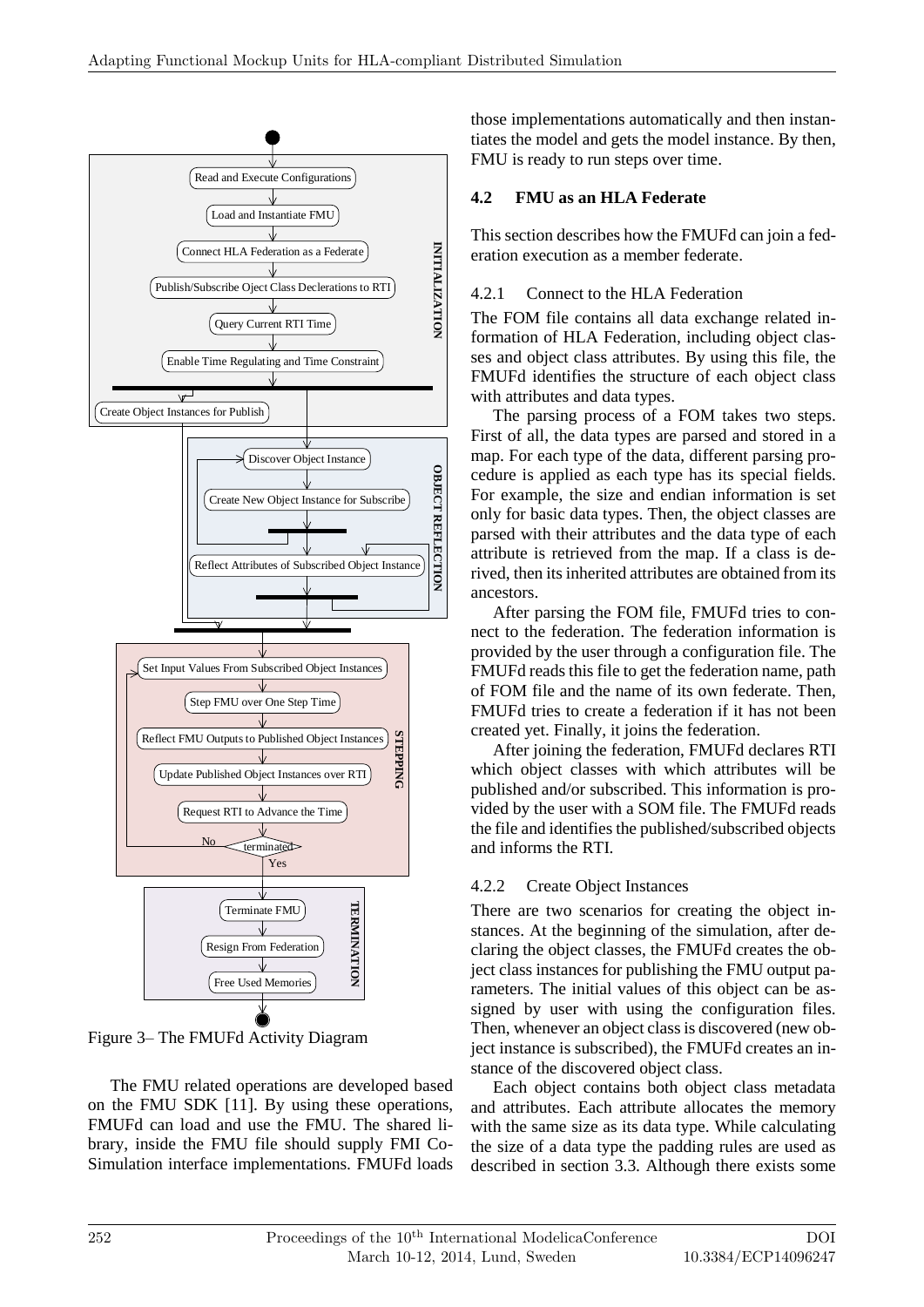rules, still it may not be straightforward to find the exact size of the data type. For example, fixed record data type can contain another fixed record data type and a dynamic array data type. In this case, it is not possible to find exact size of the data type without filling the exact data. Therefore, for every update, the size of the data type should be recalculated. This recalculation may have a problem regarding the performance of an application. To address this issue, the FMUFd has been designed with two restrictions:

- The array data type with dynamic cardinality is not supported by FMUFd,
- The discriminant value of the variant record data type is explicitly defined in configuration file and cannot be changed in runtime.

With these restrictions, the FMUFd calculates the size of each attribute at the beginning of the simulation and uses this size throughout the simulation. As the data can contain different data types in it, the calculation may be performed through recursion. The basic data type is the only type with known size. Whenever the recursion reaches a basic data type, the padding rules are applied. The base case of the recursion could be the code segment given in Figure 4. The *currentOffset* value is passed into recursion which holds the previously calculated offset. After recursion is finished, *currentOffset* will hold the size of the root data type.

| $if$ (theDataType->type ==<br>ObjectClass::Attribute::DataType::BasicData) |
|----------------------------------------------------------------------------|
|                                                                            |
| $\text{int} \text{mod} = \text{theDataType} \rightarrow \text{size};$      |
| $\frac{1}{2}$ int padding = (the Data Type- $>$ size                       |
| - (currentOffset % mod))                                                   |
| $% \text{ mod}:$                                                           |
| theDataType ->offset = currentOffset + padding;                            |
| $currentOffset = newDataType \rightarrow size$                             |
| + theDataType->offset;                                                     |
|                                                                            |

Figure 4 – The base condition code snapshot for calculating the padding bytes

#### 4.2.3 Update/Reflect Object Class Attribute

A complex data type can contain both big endian and little endian data types in it, independent from application computer's endian type. Therefore, before updating the object class attribute, the attribute values should be encoded to the right type of endian. Likewise, after reflecting the attribute, the value should be decoded to the computer endian type. The FMUFd always keeps the data with the same encoding of computer. By doing that, it becomes easier to use the data in an application. Whenever an attribute is needed to be updated, the attribute is encoded first then update

operation is called. Likewise, whenever an attribute is reflected, the value of that attribute is decoded first and kept in decoded form in memory.

The encode/decode operation is also executed with recursion. The basic data type is the only type with known endian type. Whenever the recursion reaches to the basic data type, the swapping operation is applied. The base case of the recursion could be the code segment given in Figure 5. The *returnValue* and *row-Data* are the void\* data type values, with the same size of attribute. If the recursion is used for updating the attribute operation than *rowData* refers to the current value of the attribute, otherwise, it refers to the reflected value of the attribute. The *returnValue* refers to the encoded (or decoded) value of the attribute.



Figure 5 – The base condition code snapshot for encoding/decoding the attribute values.

### **4.3 Running the Federate**

After introducing how HLA data is de-marshalled, the next step is mapping FMU scalar variables to HLA basic data types. This mapping is performed through user configuration files. These files inform the FMUFd about which data from HLA will be set to FMU and which data from FMU will be published to HLA.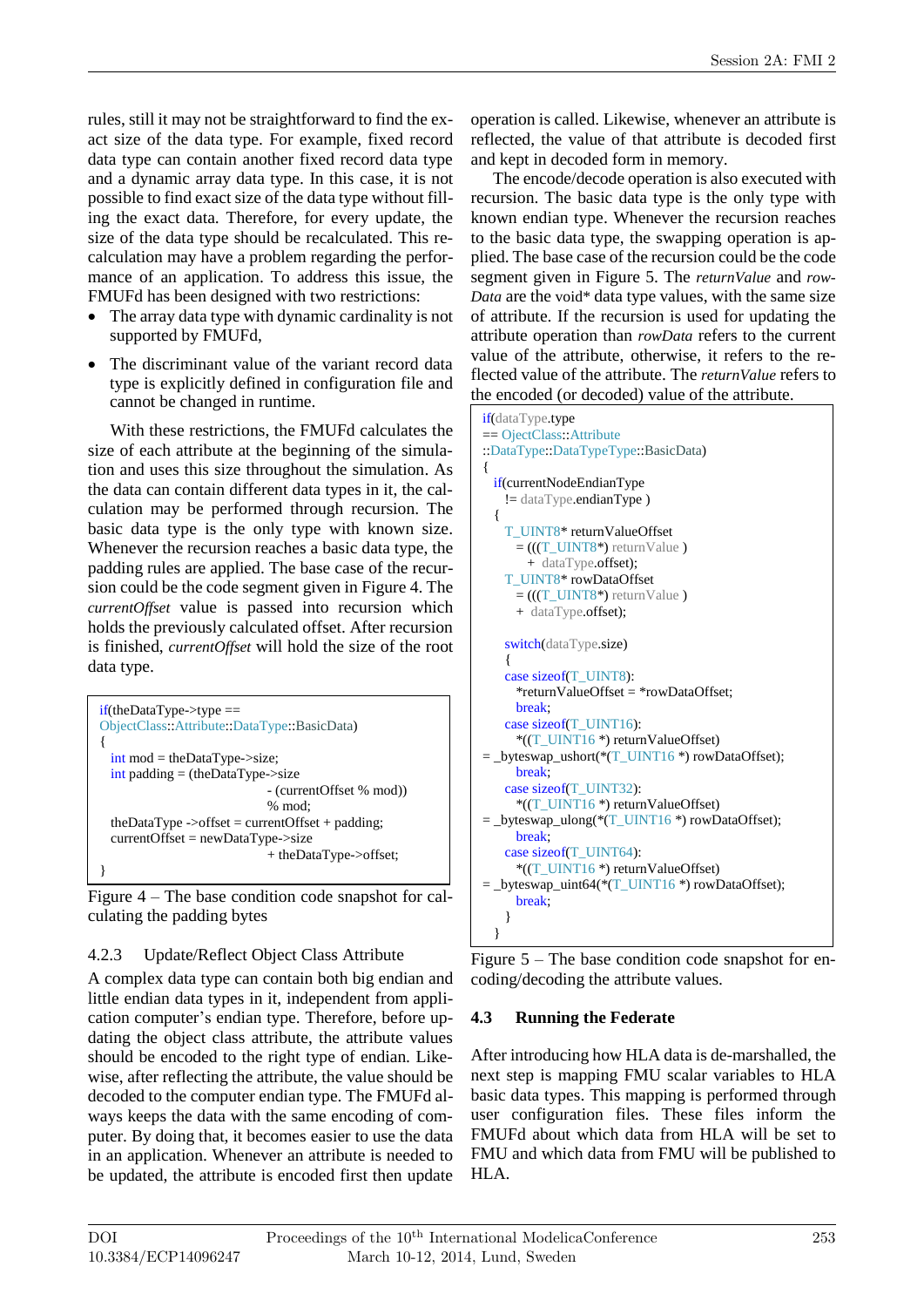After mapping between FMU scalar variables and the HLA attributes, the stepping function can be executed.

Before running a step of FMU, the FMUFd updates each input variable of the model. The input values are obtained from an instance of related object class. If there is no instance for related object class then the FMUFd will wait for the instance of that related object.

After running a step of FMU, the FMUFd updates related attributes of the HLA objects by retrieving the values from related FMU scalar variables. Therefore, an FMU output values can be mapped to different HLA objects, which are controlled by the FMUFd. After value updates are finished, the FMUFd will request the RTI to publish those attributes.

### **4.4 FMUFd Structure**

The FMUFd is implemented as an application. Inspired from paper [14], the application is constructed with three base layers as Figure 6.



Figure 6 – the FMUFd Structure

### 4.4.1 Presentation Layer

The presentation layer is the user interface of the application. This layer provides presentation of application, input and interaction with the user as shown in Figure 7. The plot in the figure shows the change of some parameters of the missile and target over time. By using this layer, a user can load the necessary configurations to FMUFd and observe scalar variables' value changes in real time.



Figure 7 – The FMUFd screenshot while running the missile FMU

## 4.4.2 Simulation Layer

The simulation layer processes the application. It includes the computation of FMI simulation and federate specific HLA object classes. Its purpose is to run FMU and generate the federate behavior.

Simulation layer is responsible for running the simulation. This layer initializes the FMU, supplies necessary inputs for FMU from HLA class instances, runs the models and publishes the model outputs over HLA distributed environment.

One of the key features of the simulation layer is to create HLA object class structure dynamically. That is, without having the real structure, simulation layer can create a void data with the same size of the structure by using FOM xml file. Then simulation layer can edit this void data parts with the same position of any object class attribute fields.

### 4.4.3 Communication Layer

The communication layer deals with the RTI communication in order to access the object classes and interactions exchanged in the federation execution. RTI is the middleware that manages the federation execution and object exchange through a federation execution. In addition to data exchange, communication layer also supports time management service.

### **4.5 FMUFd Capabilities**

In this section, FMUFd capabilities are described in terms of HLA interface services. Data distribution management and ownership management are not used in our current implementation.

**Federation Management:** If the federation has not been created before, the FMUFd creates the federation. Then it joins the federation. Similarly, after simulation is finished, the FMUFd resigns from the federation and if there is no other federate connected to the federation, it destroys the federation.

**Declaration Management:** FMUFd informs the RTI about publishing/subscribing object classes with attributes.

**Object Management:** Whenever new object class instance is discovered, FMUFd keeps the handle for this instance and allocates memory for it. Whenever a *reflectAttributeValues* event is raised by RTI, the FMUFd check whether the object instance is discovered before. If it is discovered, FMUFd reflects the attribute values to the allocated memories of the object instance, and ignores otherwise. Whenever a *removeObjectInstance* event is raised by RTI, the FMUFd checks if the object instance is discovered before. If it is discovered, FMUFd deletes the handle of instance and frees the related allocated memory.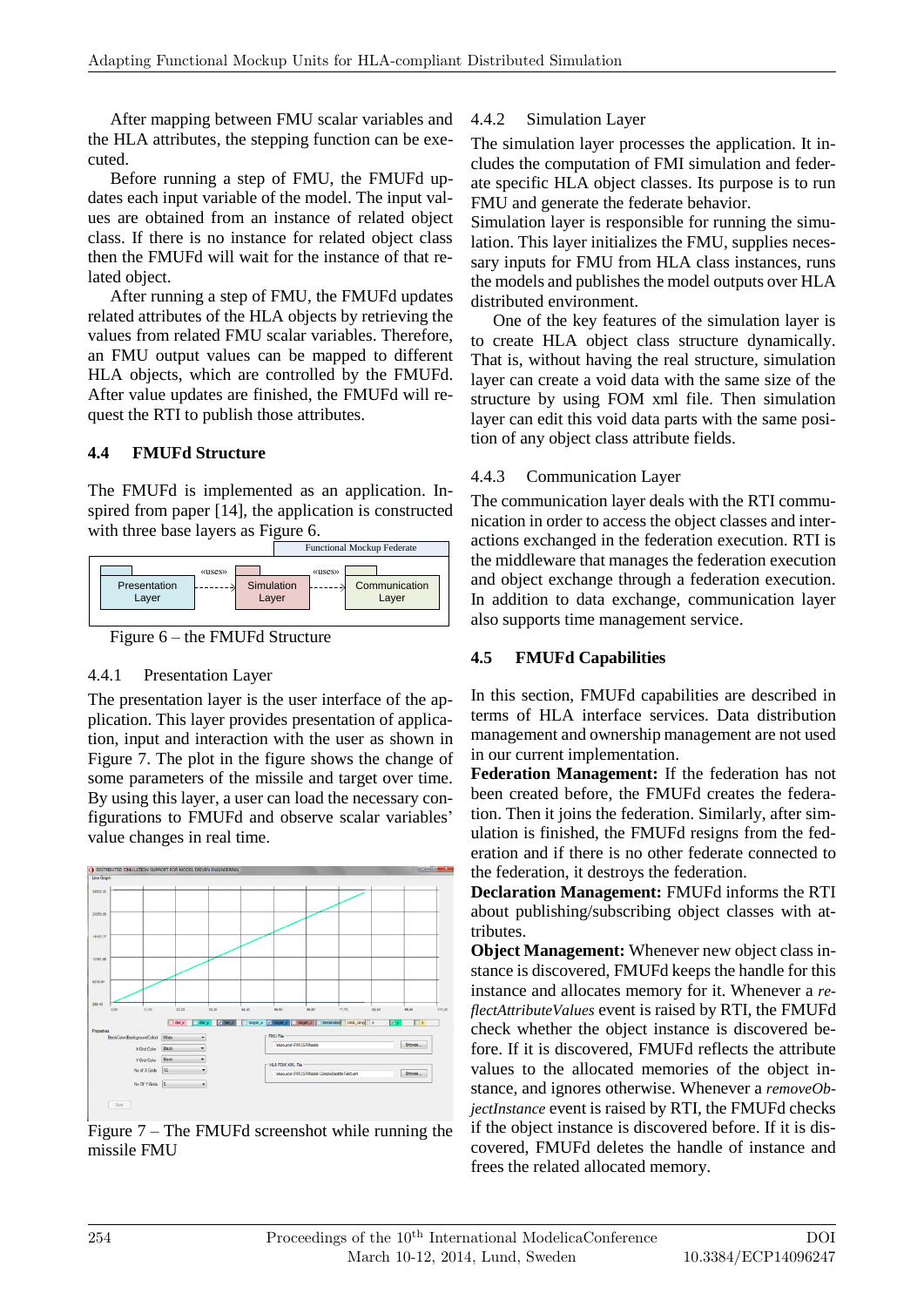FMUFd reflects the attribute values to the allocated memory of the object instance, ignores otherwise.

**Time Management:** FMUFd works as a time regulating and time constraining federate. As the nature of the time constraint, FMUFd ensures that the subscribed object model instance received reflection no less than the *currentRTITime.* Also, after each running step of the model, FMUFd requests to update the federate time.

#### **4.6 Limitations**

FMUFd still has some limitations and constraints. First of all, HLA interactions are not supported by FMUFd as there exists no corresponding logical concept in current FMI for Co-Simulation standard. Moreover, the array data type with dynamic cardinality is not supported by FMUFd. Finally, the discriminant value of the variant record data type is defined at the beginning of the simulation and FMUFd does not allow changing it at runtime.

# **5 Demonstration**

To demonstrate the FMUFd usage, a simple distributed simulation environment is developed with MAK HLA RTI [12] implementation. For this application, the RPR2-D17 FOM file developed by SISO [13] is used as a FOM file. The used HLA object classes with its parent hierarchy are shown in Figure 8.

HLAobjectRoot.BaseEntity.PhysicalEntity.Platform.Aircraft HLAobjectRoot.BaseEntity.PhysicalEntity.Munition

Figure 8 – RPR2-D17 FOM classes used in the case study.

There are three nodes connected over an Ethernet network in this distributed simulation environment as shown in Figure 9. In the missile node, the missile cosimulation FMU (called *MissileFMUFd*) is connected to distributed simulation environment asthe HLA federate by using FMUFd. Similar to missile PC, the aircraft co-simulation FMU is also connected to the simulation environment as a federate by using FMUFd (called *AircraftFMUFd*) in the target aircraft PC. The synthetic environment node is used to provide other entities in this operational setting, such as the missile launch platform, and to visualize the simulation in 2D and 3D. To this end, Presagis STAGE is used [15].

With two configuration files, one for FMU inputs and one for FMU outputs, user should supply information to the FMUFd about mapping between FMU scalar variables and HLA basic data types. Therefore, the entire hierarchy down to the basic data types should be explicitly defined for an object model.



Figure 9 – The Deployment View Diagram of Simulation Environment

The example extract from a configuration file is provided in Figure 10. This example shows how the *Target\_Ecef\_X* scalar variable can be mapped with the *Aircraft* object's *Spatial* attribute's data type where data type goes down the hierarchy until it reaches the basic data type *HLAfloat64BE*. This mapping is specified for other scalar variables as well.

| Target $\text{Ecef}_X = \text{Aicraft}$ Spatial Spatial Struct<br>:DeadReckoningAlgorithm-A-Alternatives<br>:SpatialStruct-DeadReckoningAlgorithm[DRM_FPW]<br>:SpatialFPStruct:WorldLocation:WorldLocationStruct:X |
|--------------------------------------------------------------------------------------------------------------------------------------------------------------------------------------------------------------------|
| :HLAfloat64BEmetersperfectalways:HLAfloat64BE                                                                                                                                                                      |
|                                                                                                                                                                                                                    |

Figure 10 – The example mapping between FMU scalar variables and HLA object class attribute data types.

With these configurations, 1500 simulation runs have been executed and performance figures for framework overhead have been measured. The median time for updating FMU parameters from HLA objects for *MissileFMUFd* is 254 microseconds. Likewise, the median time for updating HLA attributes from FMU parameters for *MissileFMUFd* is 356 microseconds. Measurement were taken on a computer with Intel Xeon 2.66GHz processor, 4GB DDR3 RAM and Windows 7 Pro 64bit operation system.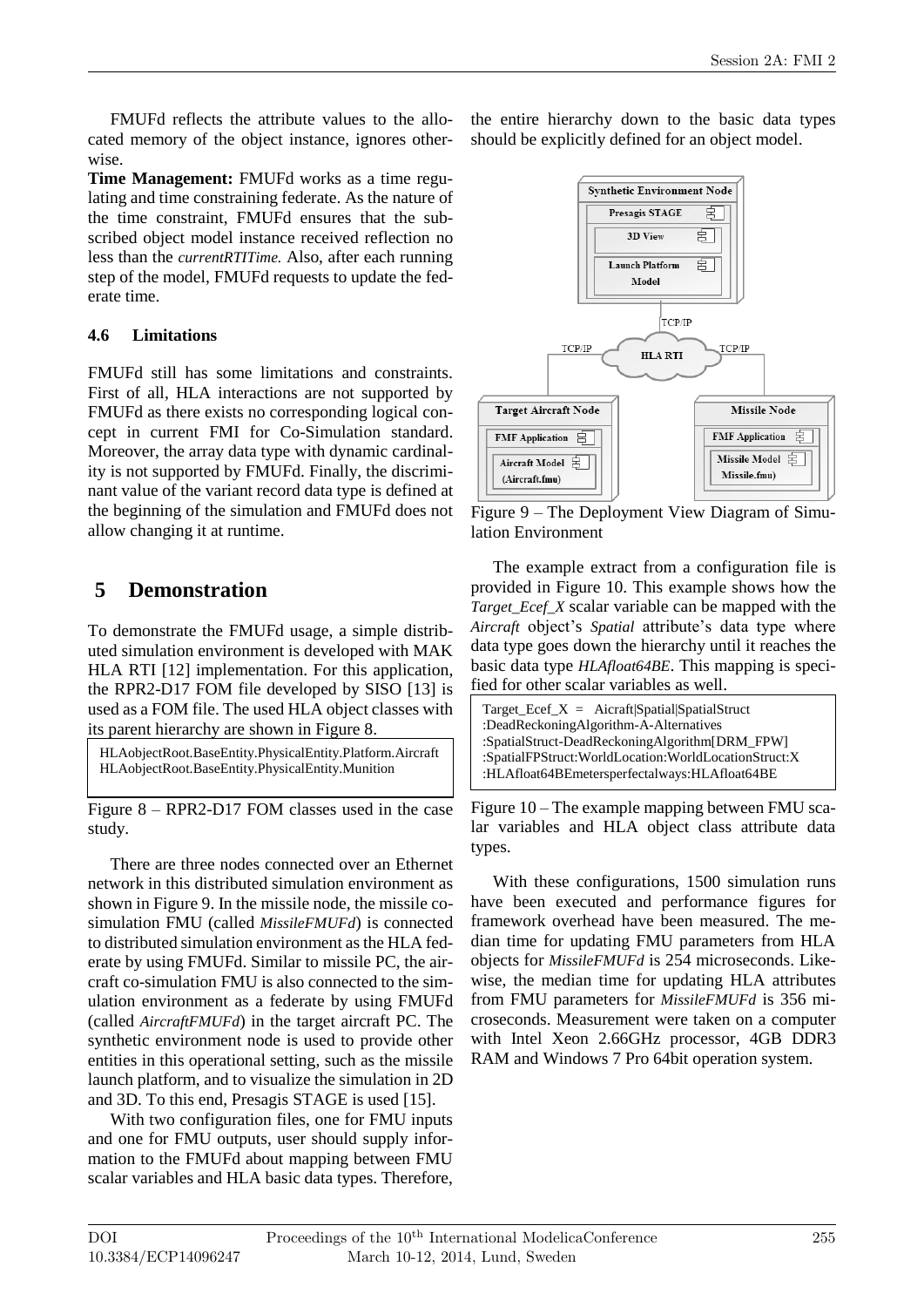# **6 Conclusion**

The FMI is an emerging standard for co-simulation and model exchange in Model Based Integration community. Also, HLA is a well-accepted standard for the distributed simulation. FMUFd supplies a solution for participation of FMUs that implement FMI Co-Simulation interface in an HLA Federation. Thus, a system model can be simulated as a part of an aggregate simulation of its operational setting. Moreover, this promotes a high level of reusability of system models supporting FMI.

As an alternative approach, the wrapping process may generate an FMU HLA wrapper code automatically by reading the FMU specification and generating the wrapper that knows how to translate just the specific FMU join HLA. This approach, on the other hand, is both FMU and federation specific and requires a recompile for each FMU. In our case, we aimed at recompilation free integration of FMUs to any federation via configuration files.

Finally, FMUFd is currently released in Roketsan Inc. as an in-house developed simulation infrastructure and being employed in some system development projects.

# **Acknowledgments**

This work is supported by Turkish Ministry of National Defense, Undersecretariat for Defense Industries [Project Name: MOKA].

# **References**

- [1] HLA Working Group of IEEE: IEEE Std 1516-2000, IEEE Standard for Modeling and Simulation (M&S) High Level Architecture (HLA) - Framework and Rules. New York, USA, 2000.
- [2] HLA Working Group of IEEE: IEEE Std 1516.1-2000, IEEE Standard for Modeling and Simulation (M&S) High Level Architecture (HLA) - Federate Interface Specification. New York, USA, 2000.
- [3] HLA Working Group of IEEE: IEEE Std 1516.2-2000, IEEE Standard for Modeling and Simulation (M&S) High Level Architecture (HLA) - Object Model Template (OMT) Specification. New York, USA, 2000.
- [4] MODELISAR Consortium: Functional Mock-up Interface for Model Exchange Version 1.0, www.functional-mockupinterface.org, January, 2010
- [5] MODELISAR Consortium: Functional Mock-up Interface for Co-Simulation Version 1.0, www.functional-mockupinterface.org, October, 2010
- [6] Stenzel, C.: Distributed Simulation in Technical Applications, X International PhD Workshop, OWD 2008, Conference Archives PETiS, Vol. 25, 2008, Gliwice, Poland, 513- 518
- [7] Lasnier, G., Cardoso, J., Siron, P., Pagetti, C. and Derler, P.: Distributed Simulation of Heterogeneous and Real-time Systems. (2013) In: 17th IEEE/ACM International Symposium on Distributed Simulation and Real Time Applications - IEEE/ACM DS-RT 2013, 30 October 2013 - 01 November 2013 (Delft, Netherlands).
- [8] Stenzel, C., Pawletta, S.: CERTI Bindings to Matlab and Fortran, University of Wismar, http://www.mb.hs-wismar.de/~stenzel/software/MatlabHLA.html Germany, 2008 (Last Accessed 20/11/2013)
- [9] HLA Toolbox ™ The MATLAB® interface to HLA, http://www.forwardsim.com
- [10] Awais, M. U., Palensky, P., Elsheikh, A., Widl, E. and Matthias, S.: The High Level Architecture RTI as a master to the Functional Mock-up Interface components. Vienna, AUSTRIA, 2013
- [11] QTronic Company Developer Team: FMU SDK version 1.0.2, http://www.qtronic.de/en/fmusdk.html, 2010
- [12] MÄK Technologies: MAK RTI User's Guide, 2013
- [13] Shanks, G.: Real-time Platform Reference Federation Object Model (RPR FOM) Version 2.0D17, Simulation Interoperability Standards Organization, 2003